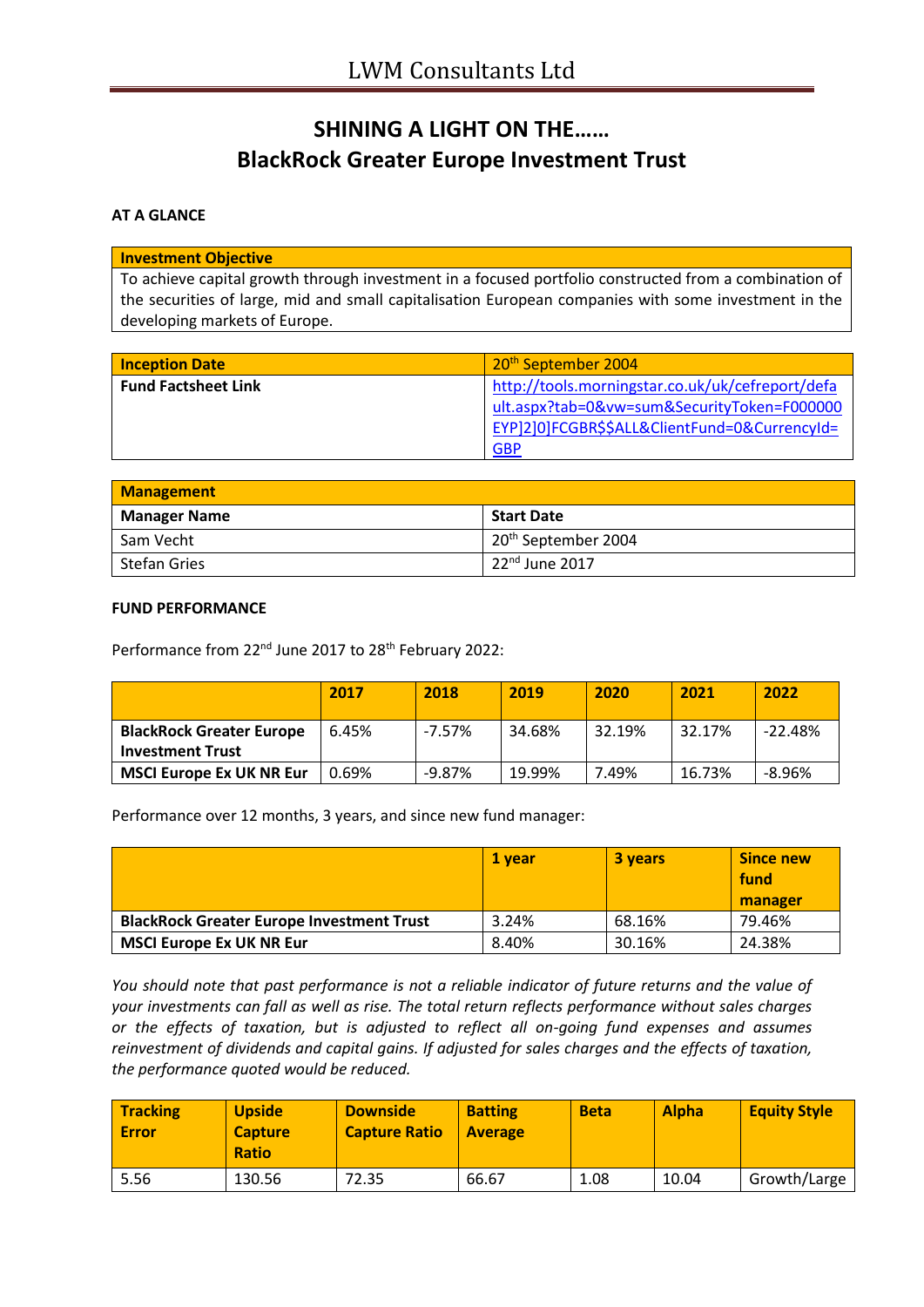## LWM Consultants Ltd

| <b>Volatility Measurements</b> |        |  |
|--------------------------------|--------|--|
| 3-Yr Std Dev (volatility)      | 22.55% |  |
| 3-Yr Mean Return (average)     | 18.92% |  |

| <b>Investment Style Details</b> |        |  |
|---------------------------------|--------|--|
| Giant                           | 28.86% |  |
| Large                           | 45.24% |  |
| Medium                          | 24.86% |  |
| Small                           | 1.04%  |  |
| Micro                           | 0.00%  |  |

| Top 5 Holdings - 44 holdings        |                          |       |
|-------------------------------------|--------------------------|-------|
| <b>ASML Holding NV</b>              | Technology               | 7.49% |
| LVMH Moet Hennessy Louis Vuitton SE | <b>Consumer Cyclical</b> | 7.20% |
| Sika AG                             | <b>Basic Materials</b>   | 5.93% |
| Lonza Group Ltd                     | Healthcare               | 5.66% |
| Novo Nordisk A/S B                  | Healthcare               | 5.22% |

| Top 5 Sectors             |        |  |
|---------------------------|--------|--|
| Technology                | 23.86% |  |
| Industrials               | 16.64% |  |
| Healthcare                | 16.03% |  |
| Consumer Cyclical         | 12.25% |  |
| <b>Financial Services</b> | 9.78%  |  |

| <b>Top 5 Regions</b> |        |  |
|----------------------|--------|--|
| Switzerland          | 25.10% |  |
| Netherlands          | 17.40% |  |
| Denmark              | 16.90% |  |
| France               | 14.50% |  |
| Sweden               | 8.70%  |  |

### **UPDATE….**

As a reminder, Stefan Gries took on the lead management in 2017 and set about re-organising the holdings. The philosophy remains the same: it is more about focusing on the right companies. Many of the businesses they hold are family or founder owned.

One unique aspect of the strategy is that it can invest up to 25% in emerging Europe. We can see how well the strategy has performed under the new leadership, however this year has seen a marked downturn in performance.

Stefan explained that where there is an extreme rotation to value this fund will underperform. This is what happened in January and the strategy was down nearly 10% during this month. They don't tend to make many changes. In this case they were waiting for earnings to come out and this showed the strength of the companies they hold. At the start of February, they started to see a recovery in the companies they hold and the strategy.